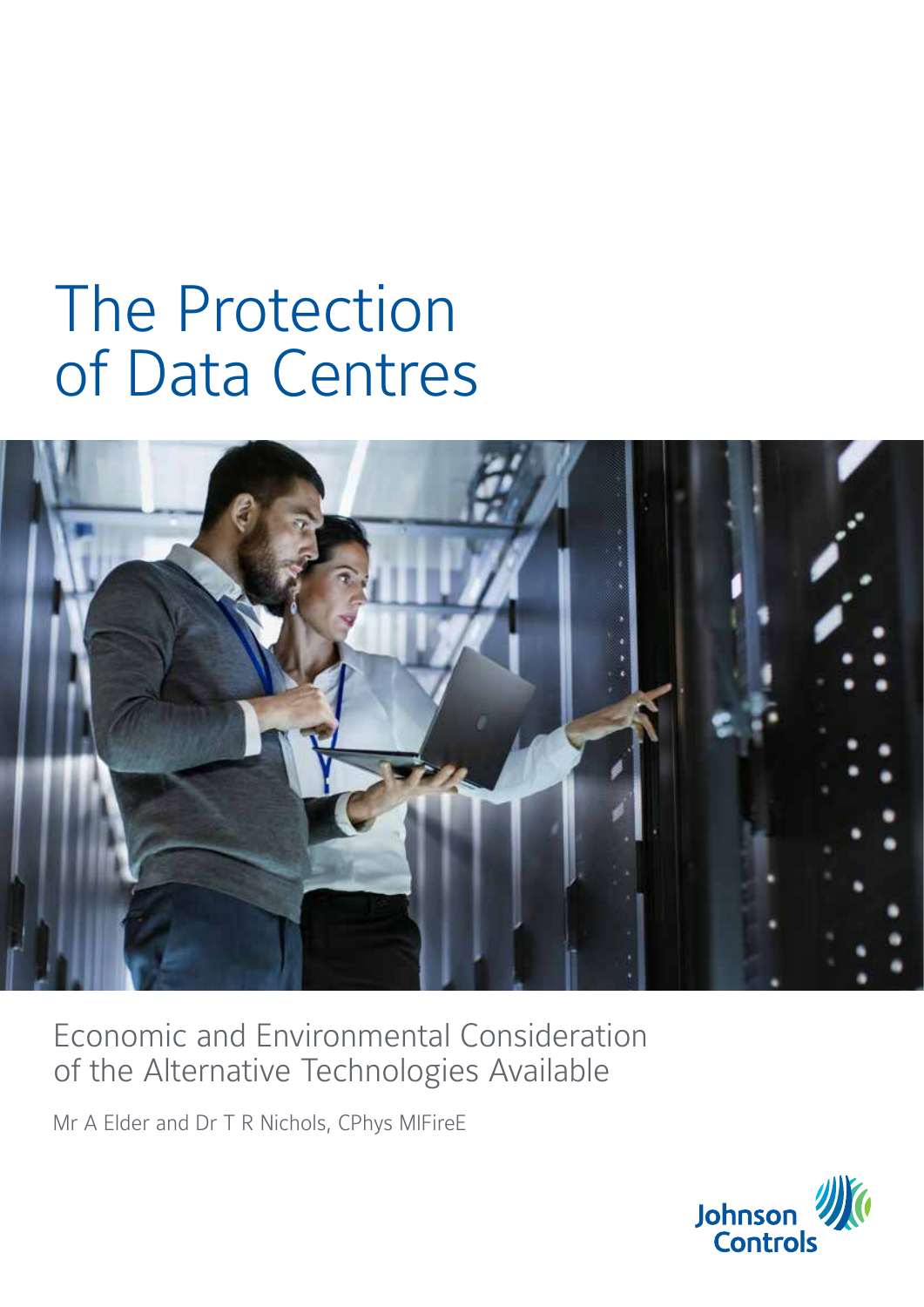© 2018 Johnson Controls. All rights reserved.

TYCO, Johnson Controls, and the product names listed in this document are marks and/or registered marks. Unauthorized use is strictly prohibited.

The products and specifications published herein are for general evaluation and reference purposes only and are subject to change by JCI without notice. For the most up-to-date information, please visit www.tyco-fire.com. The information provided in this application paper should not be relied on as a substitute for professional advice concerning specific applications.

ALTHOUGH JCI HAS ENDEAVORED TO ENSURE ITS ACCURACY, ALL INFORMATION HEREIN IS PROVIDED ON AN "AS IS" BASIS, WITHOUT WARRANTY OF ANY KIND, EITHER EXPRESS OR IMPLIED. Without limiting the foregoing, JCI does not warrant the accuracy, adequacy or completeness of any such information. All users of the information provided herein assume the risk of use or reliance on such information and JCI shall not be liable for any damages for such use including, but not limited to, indirect, special, incidental or consequential damages.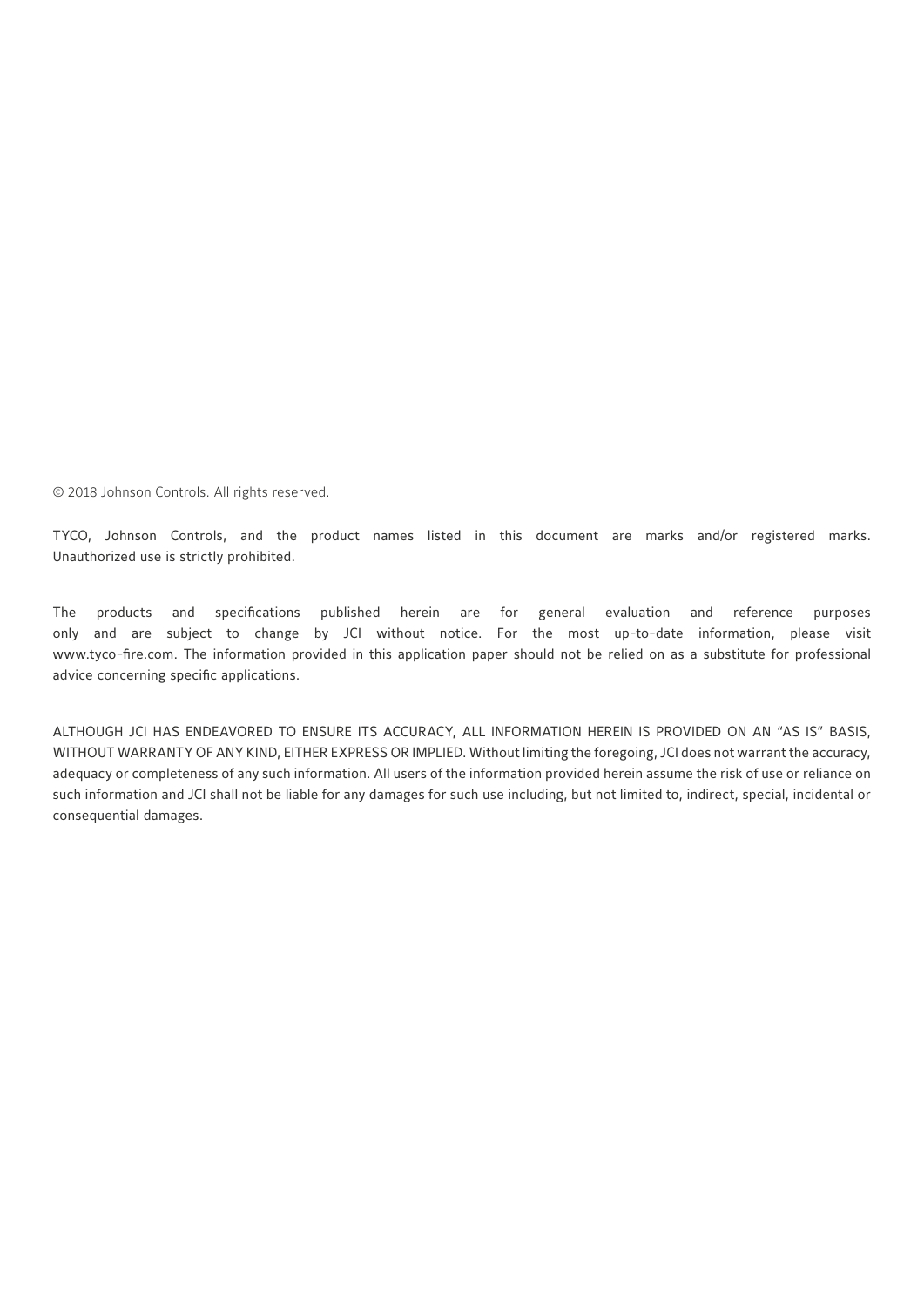#### **CONTENTS**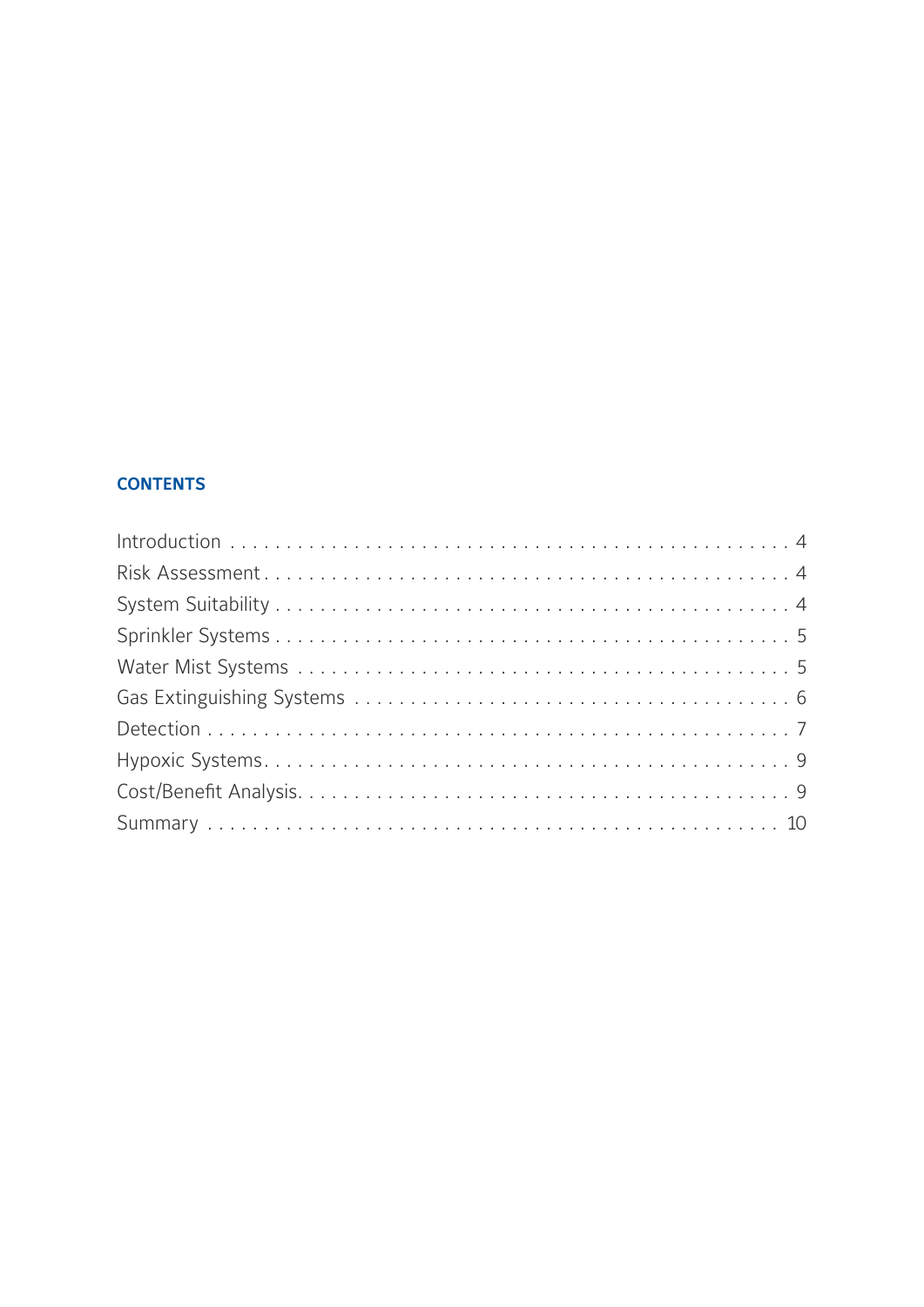#### INTRODUCTION

Data centres are provided with fire suppression and detection measures to protect critical data and help minimise business interruption. At least part of the protection may be provided by a gas extinguishing or water sprinkler/water mist systems. The consideration of a particular type of system has historically been determined by specialist consultants, who in turn have been influenced by manufacturers and their own experience. Regular builders and owners of data centres have often implemented their own measures, some of which have been imported from other countries, particularly the US. This article provides a brief summary of the alternative technologies and compares the relative merits, costs and environmental influences. Whilst this paper focusses primarily on the suppression systems, a suitable fire detection and alarm system within a data centre is also very important and usually requires a comprehensive range of measures. Systems are usually interconnected to the main building system, where the data centre is part of a larger building complex.

#### RISK ASSESSMENT

The type of fire detection and protection system used in a data centre should be determined from a suitable risk assessment. It is outside the scope of this paper to detail such an assessment but the following items should be considered :-

- Which areas are to be protected? It is likely that more than one form of fire protection system is required.
- What are the loss criteria? Any system operated by heat detection or thermal bulbs will be slower to respond than one operated by smoke. Failure to detect a fire early could result in greater fire damage.
- In the data centre processing hall is every cabinet critical; or is it mainly infrastructure that needs to be preserved?
- What is the effect of water on sensitive electronic components (particularly those that cannot be powered down upon discharge?
- Gas extinguishing systems activated by sensitive detection systems will operate quickly, often before a fire develops from smouldering; extinguishing the fire and providing opportunity for cost effective repairs with minimal disruption to business. Upon eventual discharge of water based systems, equipment will require replacement due to fire, smoke exposure and some water damage.

#### SYSTEM SUITABILITY

Once the risk assessment has been completed, then a review of fire protection methods can be carried out. Some of the criteria detailed below, may influence the type of fire protection that would be offered. Key questions that can arise over the differing types of fire protection methods include:-

- Storage space
- Installation cost
- $M$ aintenance cost
- Other infrastructure costs, e.g. water supply, pipe sizes, requirements for venting/extract
- Reinstatement/refilling procedure/costs after an event
- **Insurers requirements**
- **Environmental considerations**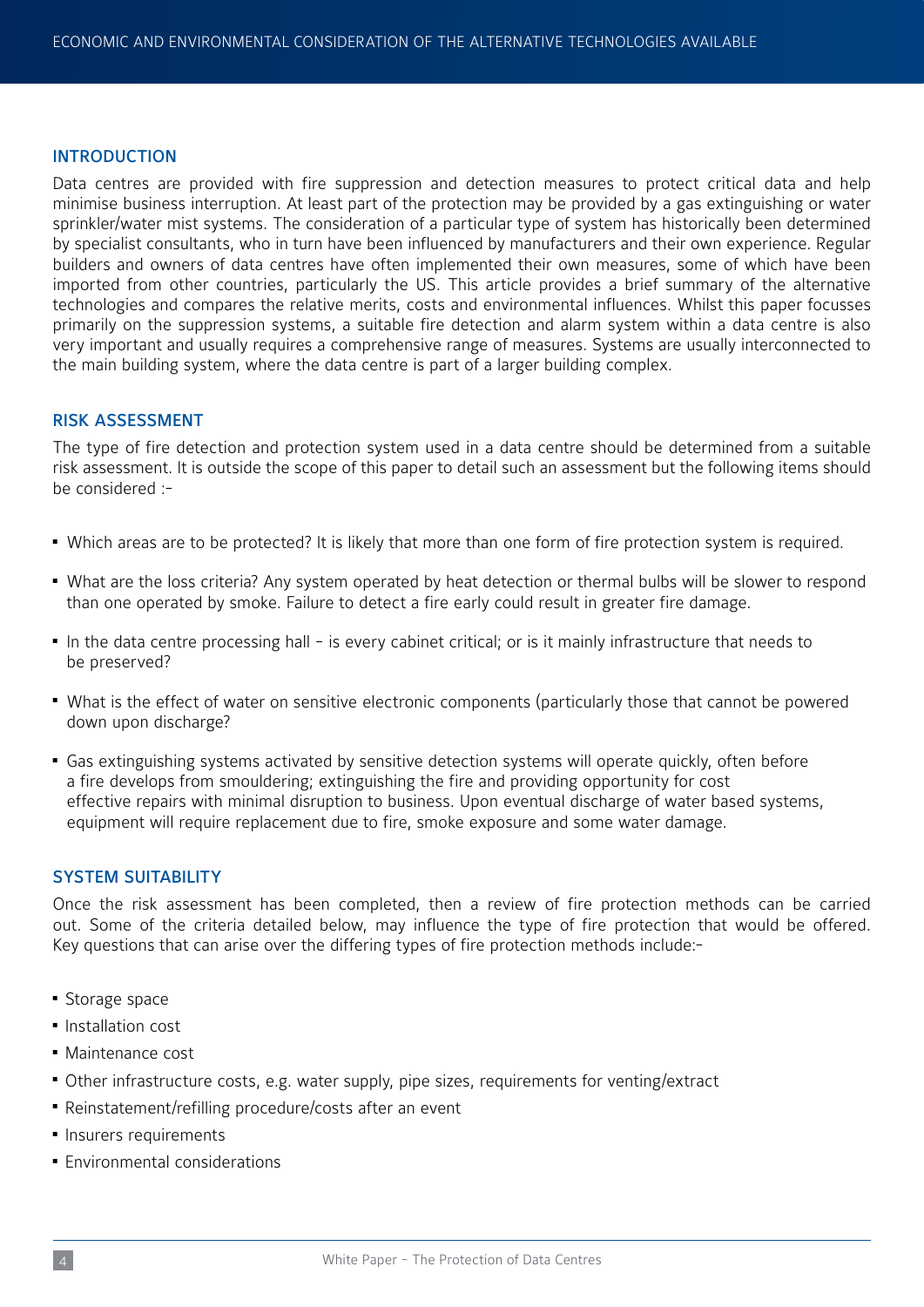#### SPRINKLER SYSTEMS

Many buildings housing data centres have some form of sprinkler protection. Sprinklers provide a well proven, prescriptive form of protection, covered by thorough standards and in many countries, third party certification of both product and installation companies. Sprinklers are essentially nozzles held closed with a frangible bulb that acts as a heat detection device. When sufficient heat has been generated, the bulb ruptures opening the nozzle.

Sprinkler systems are designed as wet or dry (pre-action), dependent on the design criteria for the risk, and likelihood of freezing. The nozzles are fixed to a pipe network that is fed by a central water supply. The size of the pipe work, pump set and amount of water storage is determined by the design criteria known as hazard classification. Under the EN12845 standard, an ordinary hazard 1 requires a system capable of flowing water over a protected area of 72m<sup>2</sup>. An insurer's minimum expectation for data centres would be ordinary hazard, so requiring 5mm/min over 216m<sup>2</sup> and maybe higher due to airflow and the presence of hot/cold aisle containment arrangements. Since typically a sprinkler covers  $12m^2$ , under EN12845 this is equivalent to a minimum of 6 nozzles operating dependent on the final layout. FM requirements for data centres are more onerous and have been recently classified as HC-2 with over three times the design area and 60% higher water density (at 8mm over 230m<sup>2</sup>) than currently applied in Europe.

Sprinklers can provide protection throughout the building; their performance in fire scenarios is well proven, but the response time is relatively slow, since heat is the activating mechanism. The use of standard response frangible bulb elements in the sprinkler heads protects against unwanted activation sometimes encountered with fast response frangible bulbs in the event of heat spikes sometimes encountered in data centres. The water generated per sprinkler is also significant so the consequential damage can be considerable if delicate or costly equipment is to be protected. It is for this reason that data halls that are sprinkler protected are based on the pre-action type, whereby the pipe work is normally dry and only fills with water when a primary detection system has been activated. The activation of the sprinkler(s) will still only occur with heat, and whilst generally only one or two sprinklers will be activated, the design quantity is much greater. Recent testing by FM on both Johnson Controls ULF water mist and sprinklers have resulted in FM Global changing their data sheet 5-32 to reflect the increase in hazard classification. Their results were presented at the NFPA conference in June 2015.

Sprinklers do not provide three dimensional protection and will not penetrate cabinets, and as such are generally designed for fire control, property protection purposes and life safety systems.

#### WATER MIST SYSTEM

Water mist is a relatively new technology that has been developed for marine applications and extended into land-based use. Water mist is based on using a lower quantity of water than sprinklers, but in a finer droplet form. Essentially it uses a different application technology to achieve this. Water mist is commercially available in two forms – low pressure systems operating at less than 15 bars, and high pressure systems that typically operate at 70 bars upwards. The water density required is dependent on the type of fire and the application. For example, very hot fires (Class B and Class F) can be extinguished with very small quantities of water (water density below 0.8 mm/m<sup>2</sup>). For Class A or deep seated fires, extinguishing cannot necessarily be achieved but the tested performance must be equal or better than the equivalent sprinkler design. With a water density between 1.6mm/m<sup>2</sup> to 2.1mm/m<sup>2</sup>, this is generally much less than the equivalent sprinkler system.

Since less water is used, the comparative collateral damage and clean-up is lower. Additionally infrastructure such as water storage tanks, pump sets and pipe sizes are smaller than the sprinkler system equivalent.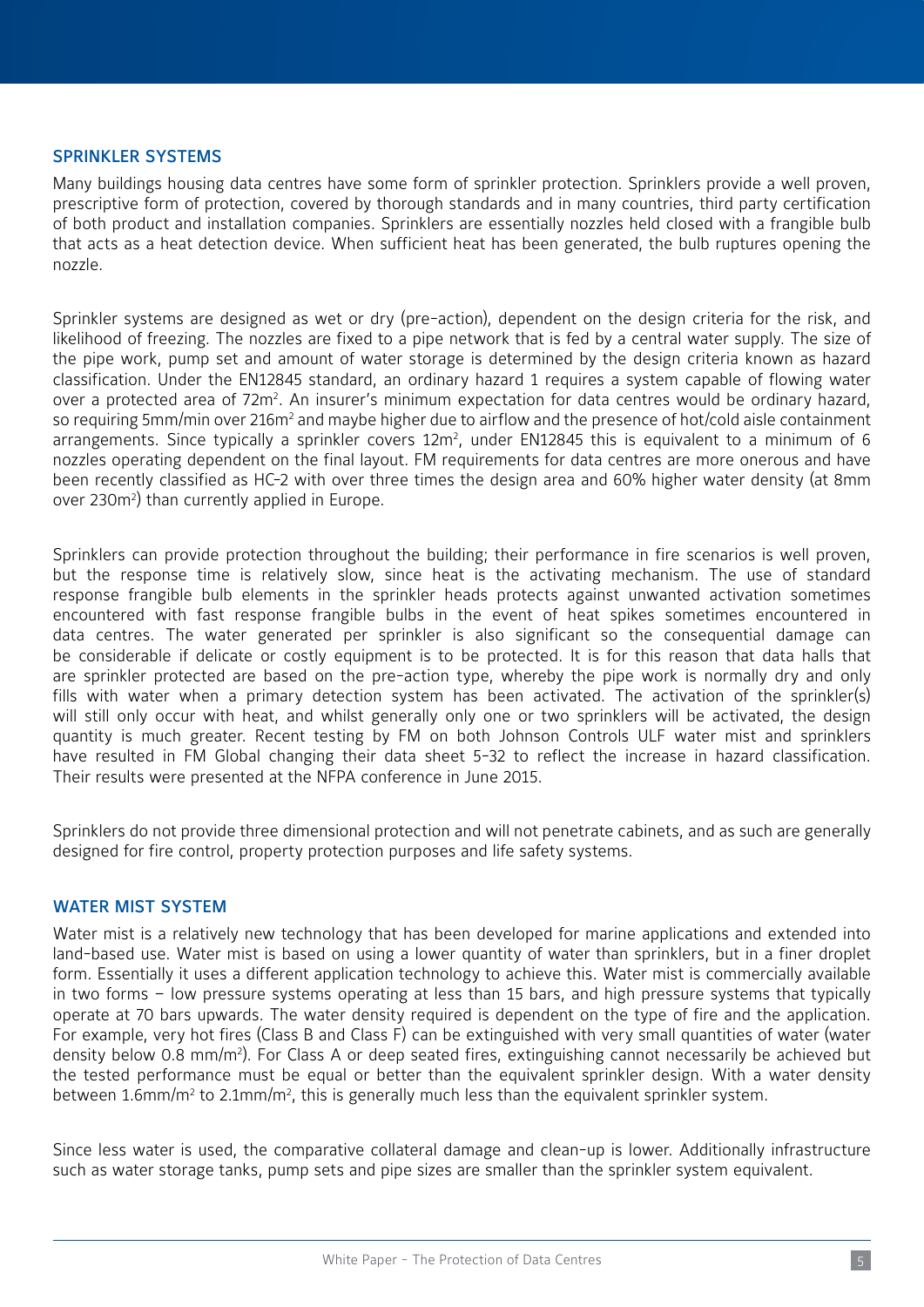Water mist is the only practical alternative to carbon dioxide for the protection of diesel generators as it can be applied locally. However, since the application is very much manufacturer dependent and until recently the technology had been beset with virtually no standards (by its nature it is not possible to have a prescriptive standard for all systems), it is essential that the chosen product has evidence of fit for purpose testing, or third party accreditation. Beside the current standards: European Technical Specification TS EN 14972, NFPA 750 and BS 8489, there is now a test protocol that has been released by FM Global. This protocol is specifically for data centres, now classed as HC-2, and covers fire tests and component approval to cover scenarios including ventilated areas; propagating cable fires; hot/cold aisle arrangements; under-floor and pre-action systems. At a minimum any water mist system supplied should have this approval.

Water mist, like sprinklers is not designed to penetrate cabinets but will prevent fire from spreading outside it. The advantage may be a speedier reinstatement of the system after activation along with minimal clean-up compared with sprinklers.

#### GAS EXTINGUISHING SYSTEMS

In the protection of actual data halls, the aforementioned technologies of sprinklers/water mist are only designed for the control of a fire (although extinguishing may be achieved). Gas extinguishing systems are actuated via smoke detection so are much more rapid in deployment, with a total discharge time between 10 seconds and 2 minutes depending on the gas used and design criteria. Gas systems are clean agents, i.e. do not create a residue on discharge. The gas is stored in steel containers that are located adjacent the risk, or remotely, again dependent on the gas type and availability of storage space. Often reserve containers are installed in case of discharge so that business downtime is not affected. Since gas discharges rapidly and increases pressure in the protected enclosure, pressure relief dampers are required to safely vent the pressure.

Gas systems are normally one of two types; halocarbon or inert. Halocarbon agents systems are liquefied gases super-pressurised with dry nitrogen to discharge as a gas in 10 seconds. Commonly used halocarbon agents include FK-5-1-12 (known as Novec 1230) or HFC-227ea (known as FM200). Extinguishing is achieved by chemical cooling and inhibition of the flame. Design concentrations that vary according to the design standard and the type of agent are between 4.5% and 8.5% by volume. HFC's have been identified as global warming gases covered by the fluorinated greenhouse gases (F Gas) regulations. Novec 1230 (offered in the SAPPHIRE system) is a fluoroketone with a negligible global warming potential and is exempt from these regulations. It comes with a 20 year manufacturer's warranty (only Johnson Controls warrants the system as well as the agent) against any future restriction of use. Often but not exclusively the systems are modular, i.e. are contained in single containers, with individual pipe networks, and are often located immediately adjacent or within the risk.

Recent introduction of 42 bar Novec systems from Johnson Controls have increased their design flexibility permitting systems to be more easily designed to protect multi-hazard facilities and using longer pipe runs than hitherto possible.

Inert gas systems consist of pressurised inert gas typically at 150, 200 or 300 bar and normally stored in 80 litre or 140 litre containers. The extinguishing mechanism is through the reduction of oxygen to less than 15% by volume. There are two types of system – constant flow, such as the Johnson Controls iFLOW system that use lower grade pipe and reduces pressure relief requirements; and older orifice technology where the pressure is reduced to 60 bar before entering the pipe work.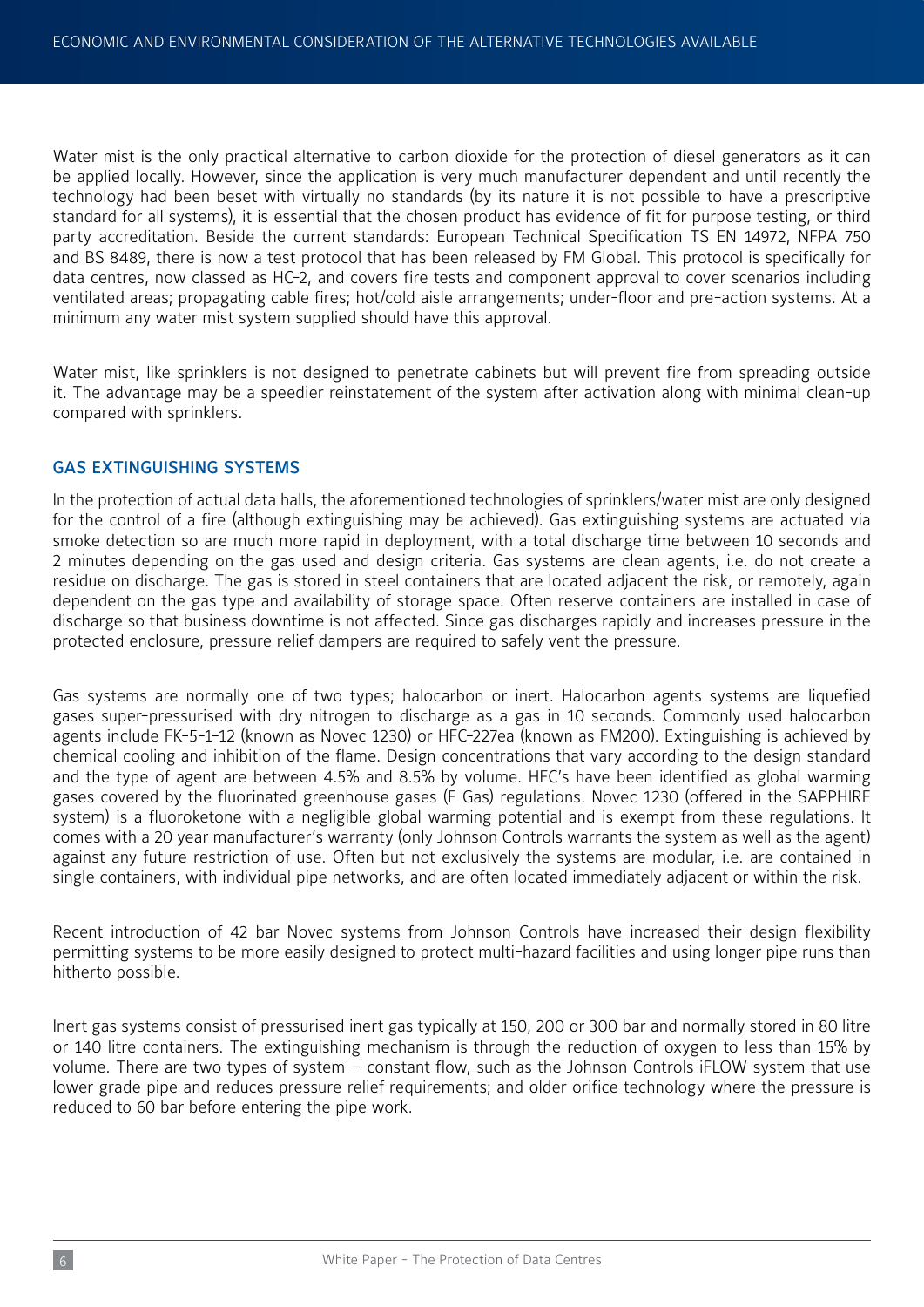Discharge time is typically between 60 and 120 seconds, with the longer discharge times reducing the free vent area required for pressure relief. Inert gas systems are often configured to protect multiple areas with sufficient containers to protect the largest enclosure and directional valves to direct the gas into the appropriate hazard area. Directional valves can be fed by individual pipe work from the container bank or from a high pressure extended manifold that extends throughout the protected building. Where fewer containers are required from the total maximum, different actuation circuits and non-return valves are used in the pneumatic actuation circuit or simpler more flexible binary systems can be used. Inert gas system containers can be located remote from the hazard areas.

Halocarbon and inert gas systems are covered by the EN15004 series of standards.

Containers are required to be hydrostatically tested periodically in some jurisdictions, which in Europe is 10 years.

Refill costs of systems are influenced by the cost of the agent and the labour required to handle the containers.

#### **DETECTION**

A notable trend within the IT industry is to significantly increase computing power without increasing usable floor space within the datacentre. The use of increasingly powerful computer servers results in greater power density and increased power dissipation. As this process proceeds more heat is generated, which increases potential ignition sources, heightening the possibility of a fire developing.

It has become accepted practice that critical facilities require a highly sensitive smoke detection system, such as Johnson Controls Triple Sensing Technology. This is a combined optical smoke, carbon monoxide and heat detector which provides reliable early fire detection and false alarm immunity. An additional unique function also allows the detection of poisonous gas (CO) leaks.

By digitally transmitting the smoke, heat and gas data from the Triple Sensing Technology to powerful fire algorithms located in the control panel, the relationship and values between each medium will quickly confirm or reject individual events as being a real fire or a false alarm.

The Triple Sensing Technology can operate in single or multi-mode with the parameters for each individual element set at commissioning, in line with the application environment.

Following along with the above mentioned increased computing power in the modern datacentre is the requirement for energy conservation or efficiency. The two issues can be opposed from one another in most cases. To focus the cooling where it is needed most (on the server) modern datacentre's have begun using various physical containment methods where the hot air and cold air are kept separated and directed around the equipment in an appropriate fashion.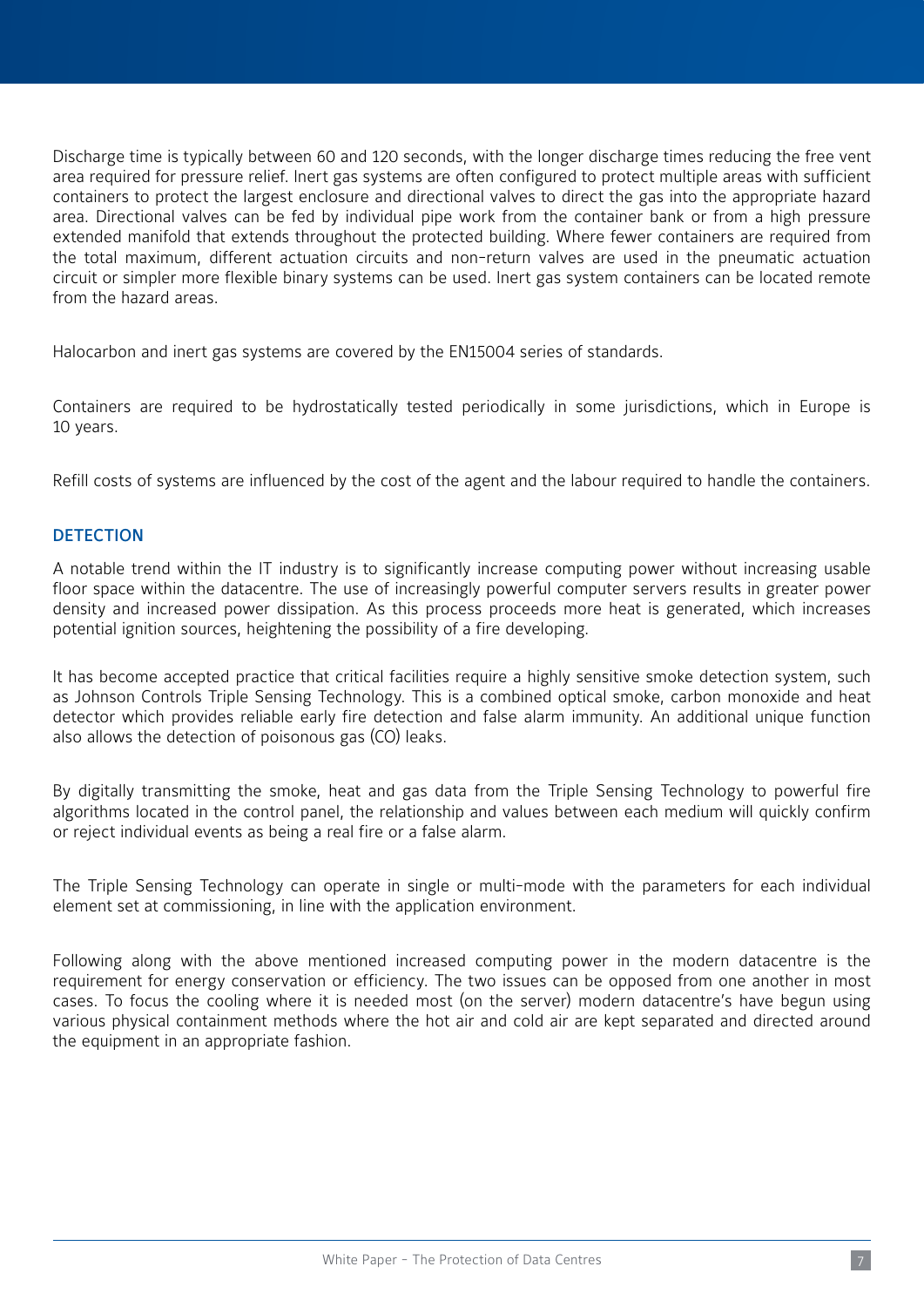The modern datacentre is no longer a single large space – rather it is a series of "data halls" which segregate the hot exhaust air and the cold supply air to focus the cooling where it is required most – on the servers. It is important to note that in retro-fit applications care must be taken to insure that any containment methods do not interfere with the detection or suppression equipment which could hinder their effectiveness.

Within these modern datacentres, where high airflow is present due to high levels of mechanical cooling required an Aspirated Smoke Detection (ASD) system such as VESDA may be preferred. Aspirated detection systems operate by constantly sampling the air from multiple points throughout the enclosure or protected space and return this sampled air to a central detector which analyses the air for products of combustion.

These systems are not totally dependent on thermal energy to transport smoke to the detector, but do require the use of a number of sample pipes connected to the detector, with appropriately spaced holes, to be laid out above or below a ceiling in parallel runs, some metres apart. Ultimately smoke laden air is drawn into the pipework through the holes and onwards to a sensitive smoke detector, using the negative pressure of an aspirator (air pump).

Ultimately, it is the type of smoke generated within a data centre and the dynamics of the airflow which guide the fire engineer to design the best fire detection system for that environment based on spot detectors or air sampling, with detection of smoke being the a critical part of the solution.

An additional detection challenge in the modern data centre is the standby power room – as with most modern day processes many modern data centres are "24/7" style facilities with no tolerance for process shut down. To counter the effects of AC power loss issues from the local power supplier modern data centres utilize diesel powered standby generators and / or large arrays of DC batteries to keep the computer servers powered in cases where the AC power has been lost.

These battery rooms present a significant hazard requiring protection as batteries give off hydrogen gas during the life of the battery. Should the gas build up a potentially explosive condition can be present within the space to detect this situation hydrogen gas detection is used within the battery room to alert the operator. There are numerous types of spot type and aspirated type gas detection products which can fit the need.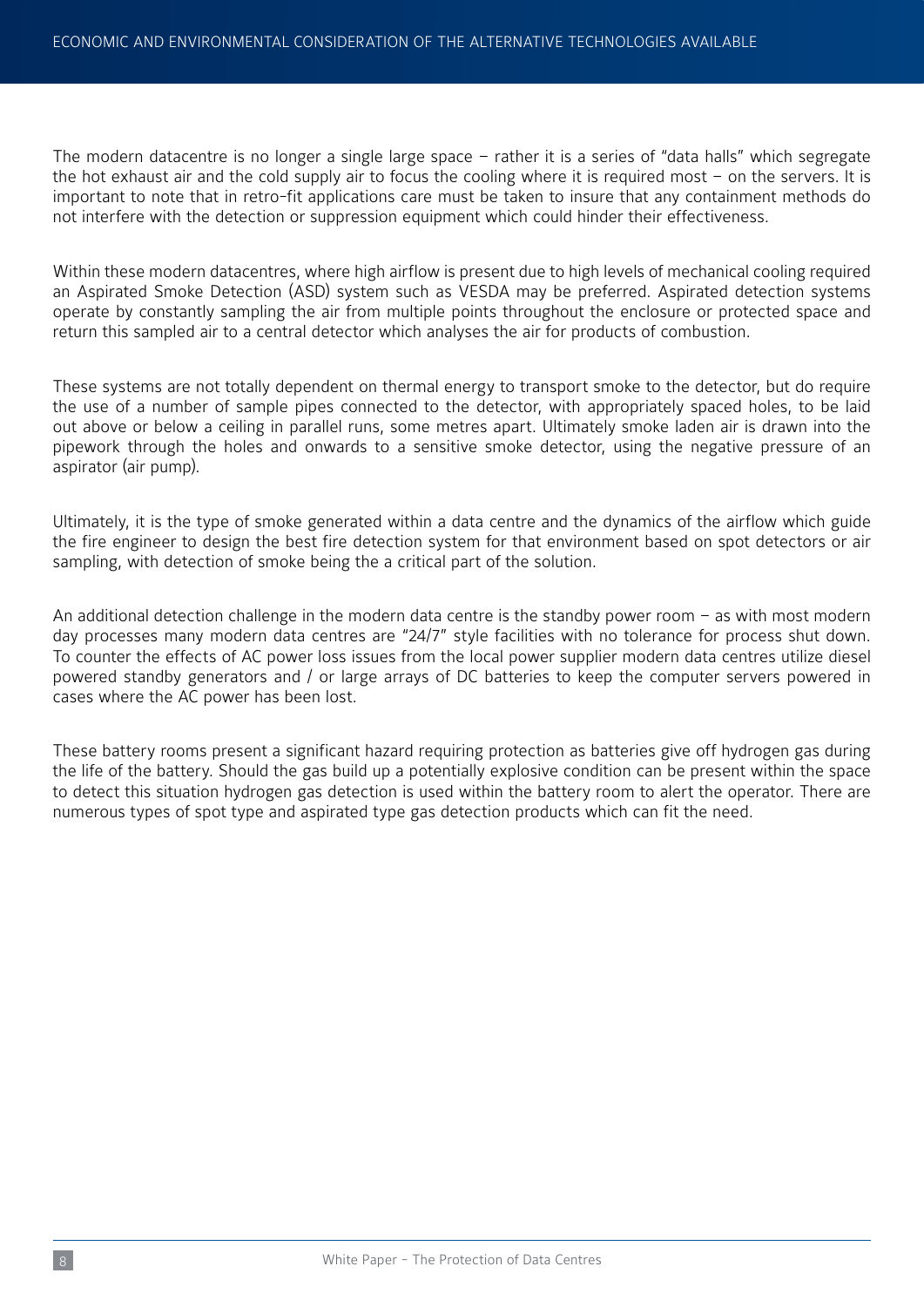#### HYPOXIC SYSTEMS

Hypoxic systems are relatively new but have some advantages and disadvantages, in the protection of applications such as archives, museums, etc. Hypoxic systems work by injecting oxygen reduced air into the hazard so that the ambient air is maintained typically at 15%. In such systems, a fire cannot start, and so they are often referred to as fire prevention systems.

At sea level, 14.5% to 15% oxygen content is equivalent in human physiology to being at around 2,500m altitude, or in a commercial aeroplane. With very rare exceptions this level is safe for use in occupied areas – in fact, more than 5 million people live at altitudes with the same or less equivalent oxygen. The hypoxic air is produced by forcing compressed air through a membrane that separates the nitrogen and oxygen molecules. The oxygen reduced air is then injected to the risk. Consideration needs to be made of inward air leakage, and any risk where this is below 3% can usually be protected. Open doors can normally be accommodated but through drafts should be avoided. Areas subject to occupation can be fed with a continuous stream of hypoxic air to provide some degree of air change.

Systems normally are designed to be fire safe (below 16%) within 48 hours, and normally operate on a duty cycle of 50% to 70%. Potentially this large volume of 'safe' air acts as a reservoir and continues to provide protection, usually for hours dependent on leakage. Hypoxic systems operate 24/7 and a fire cannot start and can cover multiple areas at the same time, thereby avoiding the protection downtime that is usual following the activation of the previously mentioned systems. There is no cost of refill, and no business interruption during this process.

There is no need for pressure relief or extensive pipe networks (the hypoxic air can be injected into a central duct, CRAC unit, or through room injection points), so the installation time is minimal as is the plant space required. However, costs for compressors and membranes that form the heart of the system are high for larger units required, and there is the on-going running costs of compressors (up to 200kW +). The principle factor that prohibits their use however, is that of leakage. If leakage is not contained, the system will be very large and may be very uneconomical to run, or may not work at all. Even the most efficient systems will need continuous power of at least 55% of the compressor rating and more normally nearer 80%.

Data centres are often positively pressurised and hypoxic systems can't deal with this level of leakage and on this basis are not generally recommended as being a practical solution.

#### COST / BENEFIT ANALYSIS

The size and complexity of the risk often helps in the determination of the particular solution. Both small and large hazards may be protected with gaseous systems and the specifics of the particular data centre, may influence which technology is selected. Water mist is applicable for local application & total flood hazards and in lieu of sprinklers where collateral damage is a concern, space savings are required or pipe runs clash with other services. Water mist can be more cost effective too, dependent again on the size, and complexity, particularly with regard to civil works required e.g. tank houses, or the break tanks. By and large, where water mist is selected, because of approvals and cost, for data centres, low pressure Johnson Controls ULF is a preferred option where this technology has been deemed suitable, in comparison with competing high pressure solutions.

Insurers should be consulted when the type of fire protection system is being considered.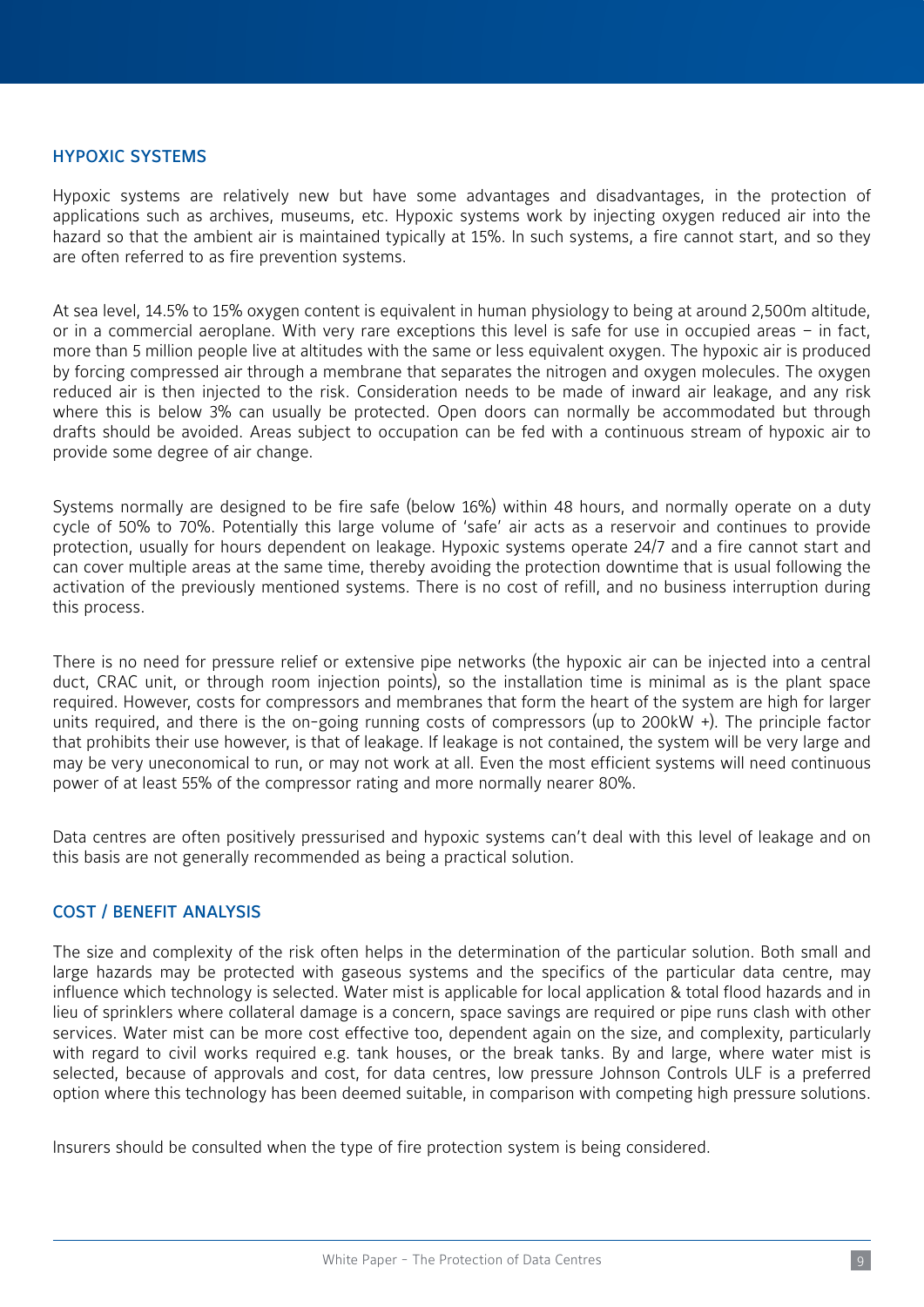#### SUMMARY

This white paper summarises the practical combined experiences of the authors over 60 years including throughout the halon changeover. It does not cover all aspects, but reflects on experiences in actual discharge scenarios, costs, expert witness work and complex installation projects. On personal recommendations based on cost, reliability and environmental impact then the optimum solution for data centres would be a sprinkler system to protect the building and gaseous systems to protect the data halls and peripheral UPS and battery rooms and water mist to protect the DRUPS (AquaMist ULF or AquaMist FOG). Water mist may be extended into other areas, providing it is installed in accordance with the limitations of test for the specific application.

#### ABOUT THE AUTHORS:

Alan Elder is Industry Fellow - Engineered Systems for Johnson Controls. He is the UK Principal Expert to ISO, Chairman of various technical committees, including British Standards FSH18/6, Fire Industry Association - Working Group Gases, EUROFEU Fixed Extinguishing Installations Section and a member of several CEN TC191 technical committees.

Dr Tim Nichols is Sales Director Water Mist for Johnson Controls. He is an author of a book on Fire Extinguishing Systems; working group member of FIA water mist, member on the FIA Extinguishing Council, and BSI FSH/18/06 and TC 191/WG6/TG3. He is a member of the IFE; Institute of Physics; and has written several papers on fire engineering and undertaken expert witness work.

Johnson Controls is a world leader in the development, approval and manufacture of all types of gaseous, water mist, water sprinkler and foam systems, and can therefore offer solutions based on the most appropriate technology for the protected hazard.